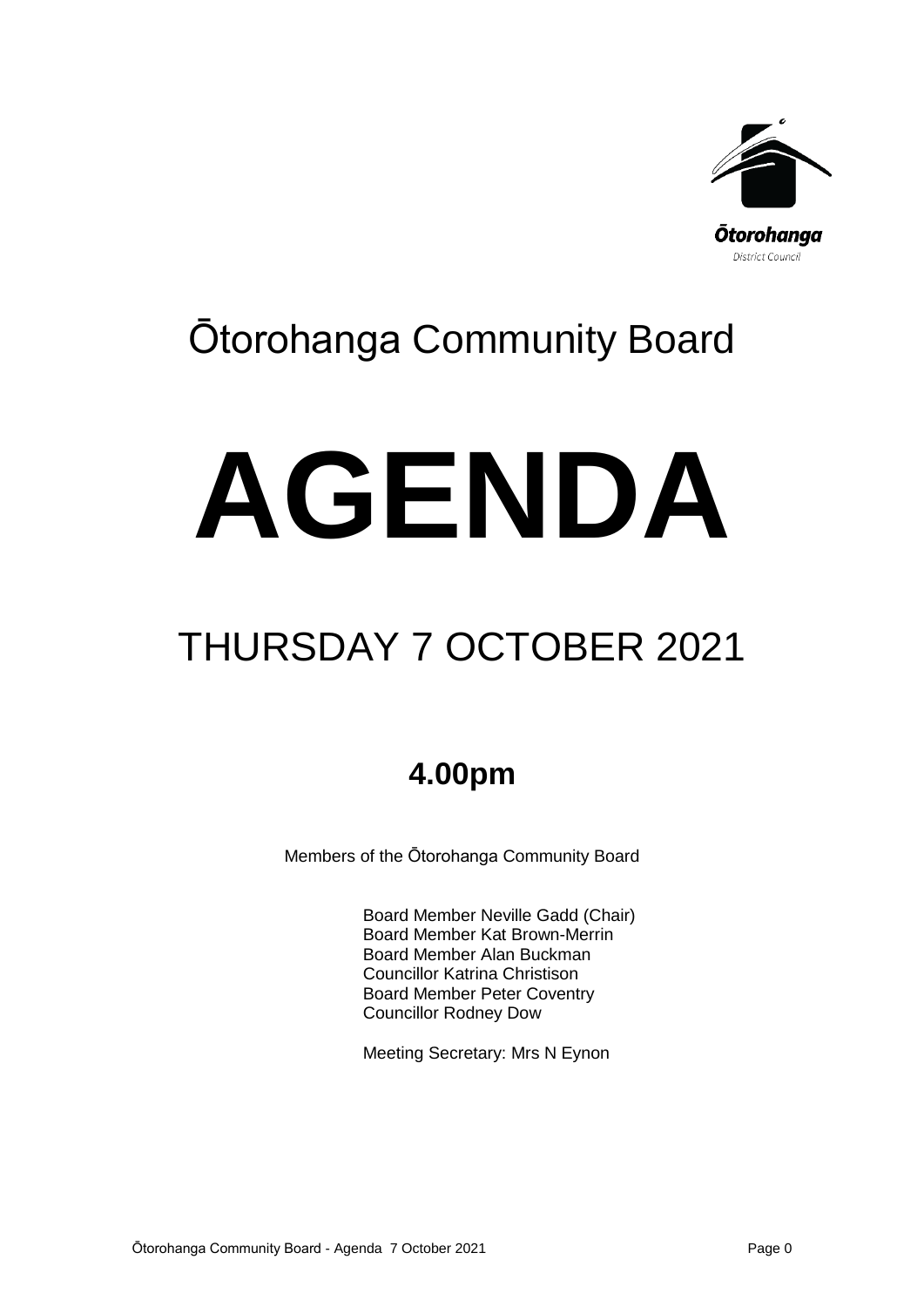### **ŌTOROHANGA COMMUNITY BOARD**

#### **THURSDAY 7 OCTOBER 2021**

Notice is hereby given that an ordinary meeting of the Ōtorohanga Community Board will be held in the Council Chambers and via Zoom on Thursday 7 October 2021 commencing at 4pm.

5 October 2021

**Tanya Winter CHIEF EXECUTIVE**

**AGENDA**

#### **ORDER OF BUSINESS: PAGE**

PRESENT

IN ATTENDANCE

APOLOGIES

DECLARATION OF INTEREST

PUBLIC FORUM

CONFIRMATION OF MINUTES – ŌTOROHANGA COMMUNITY BOARD 2 SEPTEMBER 2021

#### **REPORTS**

| ITEM 79             | <b>CHAIRPERSONS REPORT - VERBAL</b> | 2 |
|---------------------|-------------------------------------|---|
| ITEM 80             | RESOLUTION TO EXCLUDE THE PUBLIC    |   |
| BOARD MEMBER UPDATE |                                     |   |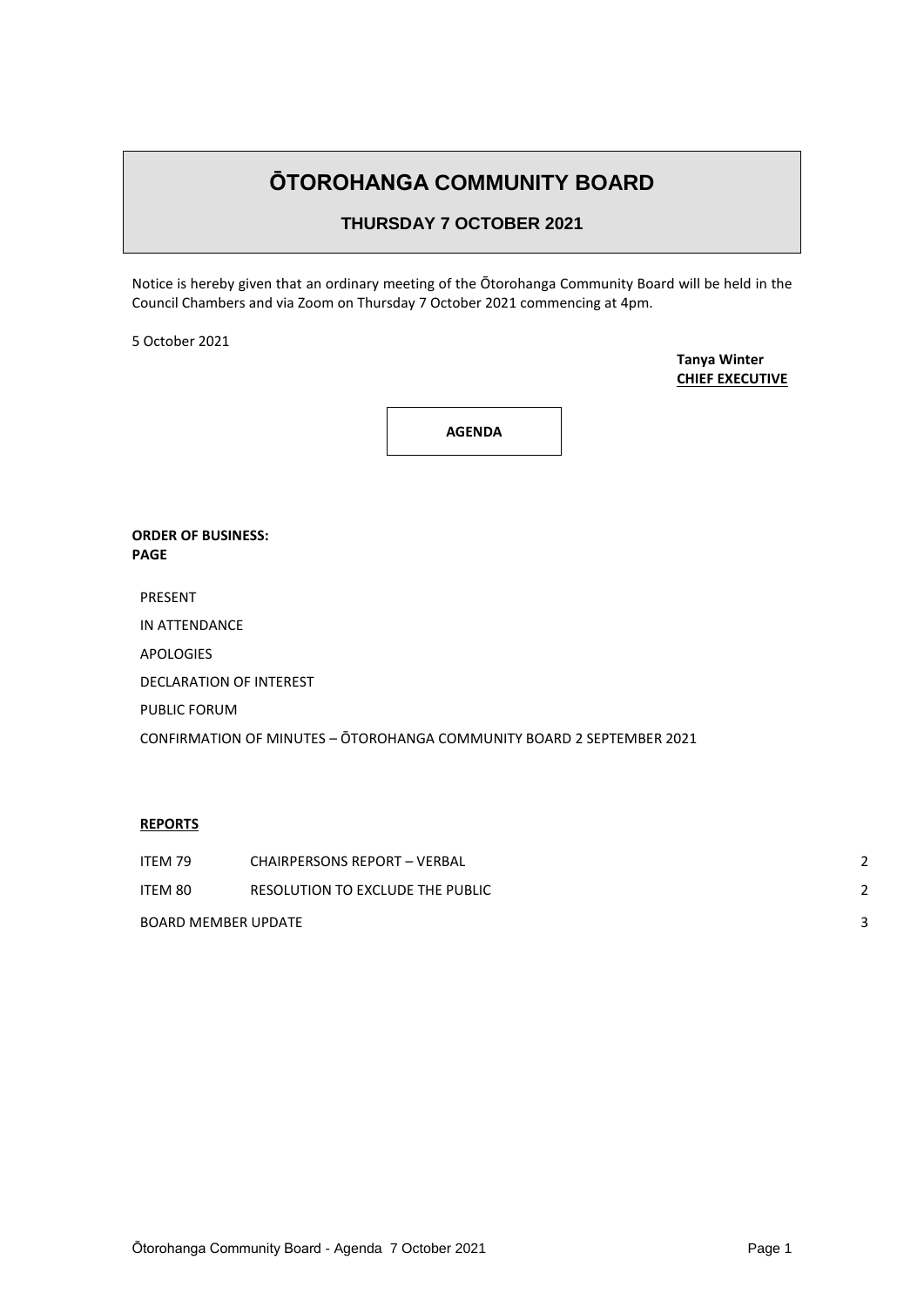#### **ITEM 79 CHAIRPERSONS REPORT – VERBAL**

| <b>ITEM 80</b> | <b>RESOLUTION TO EXCLUDE THE PUBLIC</b> |
|----------------|-----------------------------------------|
| TO:            | <b>CHAIRPERSON &amp; MEMBERS</b>        |
|                | <b>OTOROHANGA COMMUNITY BOARD</b>       |
| <b>FROM:</b>   | <b>CHIEF EXECUTIVE</b>                  |
| DATE:          | <b>7 OCTOBER 2021</b>                   |

#### **Relevant Community Outcomes**

- Engaged Ōtorohanga
- Proud Ōtorohanga
- Empowered Ōtorohanga



#### **RECOMMENDATION**

a) that the public be excluded from the following parts of the prceedings of this meeting, namely,-

#### **ITEM 81 AWARDING OF LEASE FOR 88 MANIAPOTO STREET, ŌTOROHANGA**

b) The general subject of each matter to be considered while the public is excluded, the reason for passing this resolution in relation to each matter, and the specific grounds under section 48(1) of the Local Government Official Information and Meetings Act 1987 for the passing of this resolution are as follows:

| <b>General Subject of each Matter to be</b><br><b>Considered</b> | <b>Reason for Passing this</b><br>Resolution in relation to each<br>matter | Ground(s) under section 48(1) for<br>the Passing of this Resolution |
|------------------------------------------------------------------|----------------------------------------------------------------------------|---------------------------------------------------------------------|
| Awarding of Lease for 88 Maniapoto<br>Street, Otorohanga         | Good reason to withhold exists<br>under section 7                          | Section $48(1)(a)$                                                  |

- c) This resolution is made in reliance on [section 48\(1\)\(a\)](http://www.legislation.govt.nz/act/public/1987/0174/latest/whole.html#DLM123095) of the Local Government Official Information and Meetings Act 1987 and the particular interest or interests protected by section 6 o[r section 7](http://www.legislation.govt.nz/act/public/1987/0174/latest/whole.html#DLM122287) of that Act, which would be prejudiced by the holding of the whole or the relevant part of the proceedings of the meeting in public are as follows:
	- Section 7(2)(i) to enable any local authority holding the information to carry on, without prejudice or disadvantage, negotiations (including commercial and industrial negotiaitions.

#### **NOTE**

Section 48(4) of the Local Government Official Information and Meeting Act 1987 provides as follows: "(4) Every resolution to exclude the public shall be put at a time when the meeting is open to th public, and the text of that resolution (or copies thereof)-

- (a) Shall be available to any member of the public who is present; and
- (b) Shall form part of the minute of the local authority.